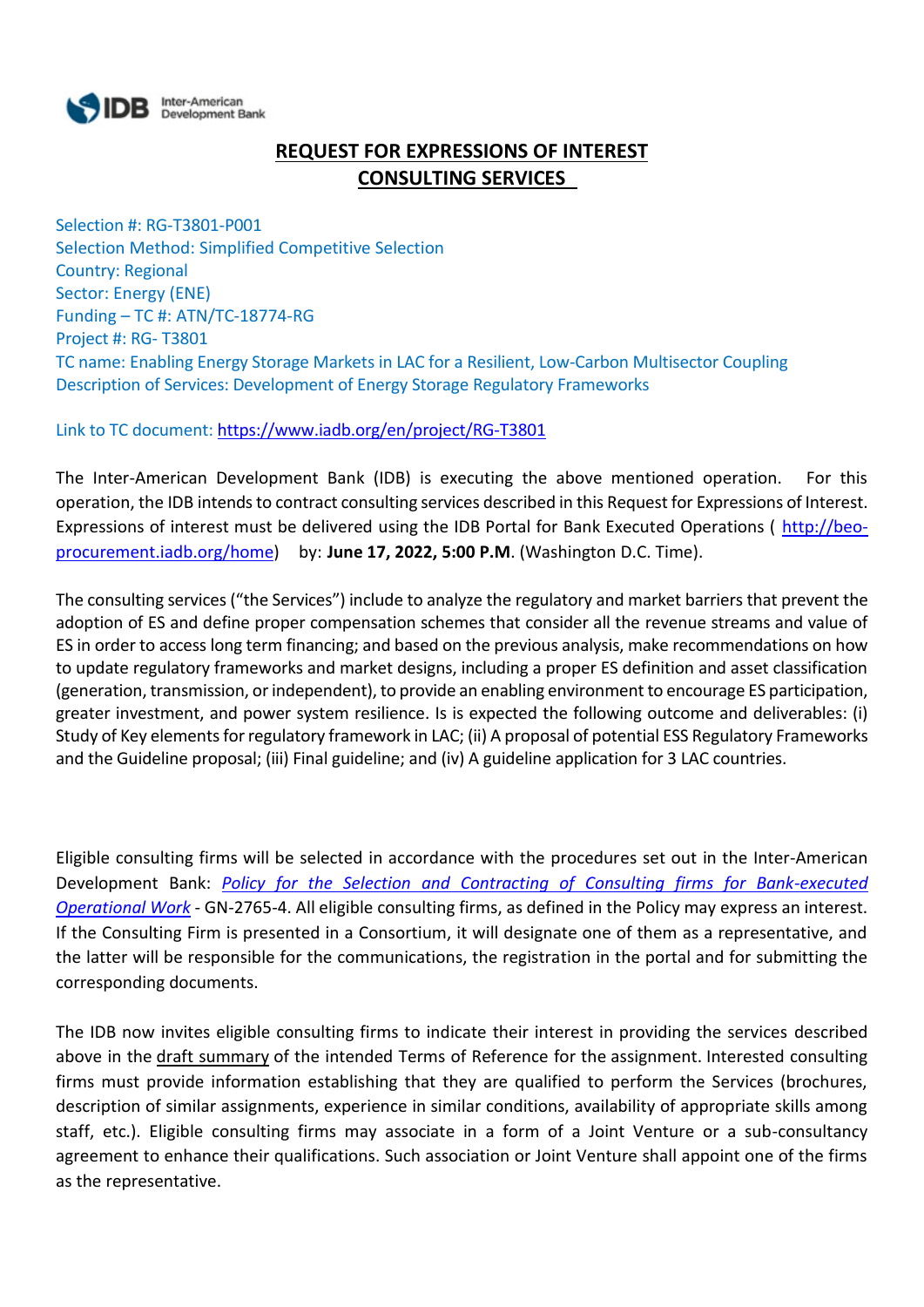Interested eligible consulting firms may obtain further information during office hours, 09:00 AM to 05:00 PM, (Washington D.C. Time) by sending an email to: [edwinma@iadb.org](mailto:edwinma@iadb.org) and [eboeckdaza@iadb.org](mailto:eboeckdaza@iadb.org)

Inter-American Development Bank Division: INE/ENE Attn: Edwin Antonio Malagon Orjuela

1300 New York Ave, NW, Washington DC 20577, USA E-mail: [edwinma@iadb.org](mailto:edwinma@iadb.org) Web site: [www.iadb.org](http://www.iadb.org/)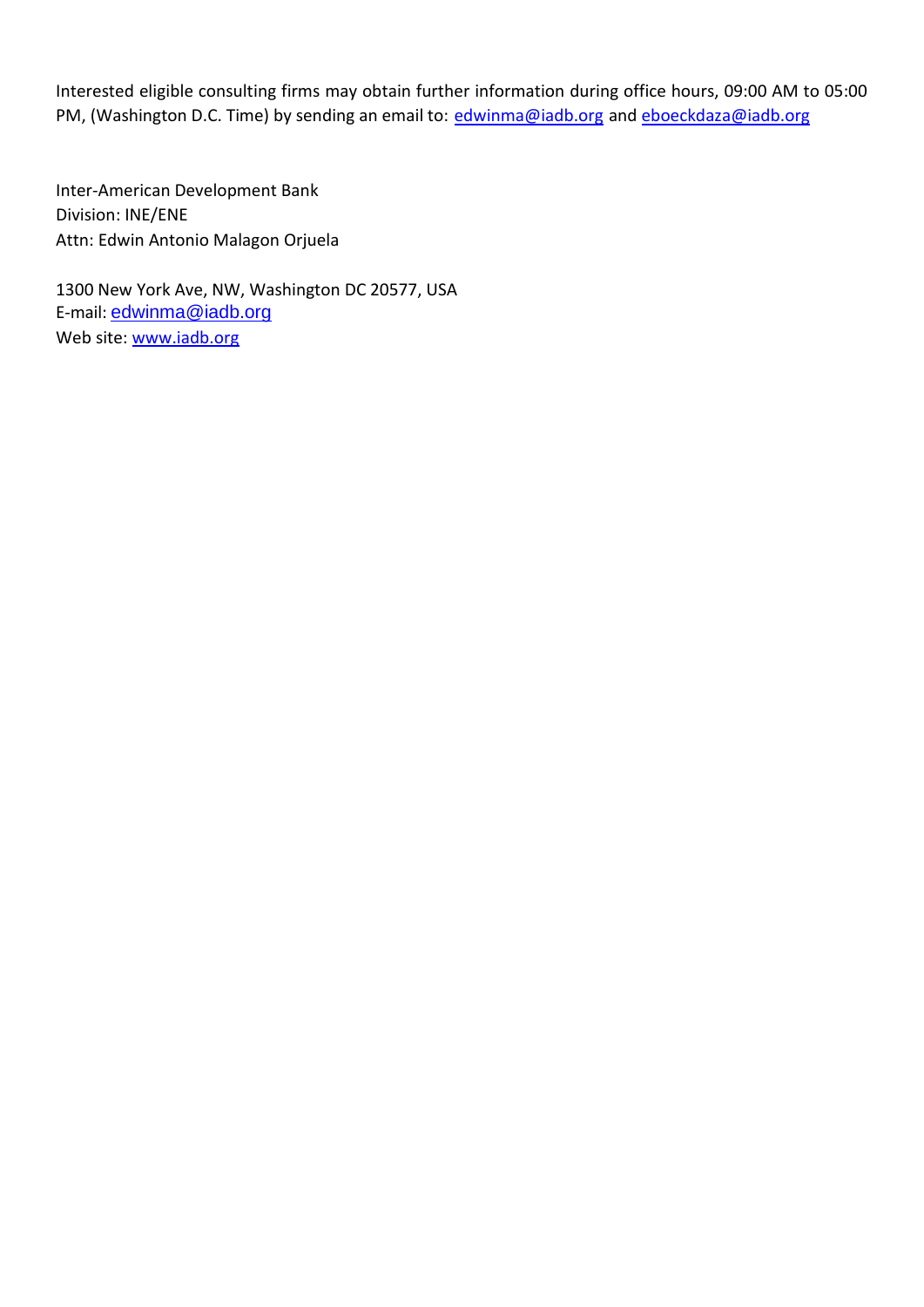# *Draft Summary of TERMS OF REFERENCE*

# *Development of Energy Storage Regulatory Frameworks*

Regional RG-T3801 *ATN/TC-18774-RG <https://www.iadb.org/en/project/RG-T3801> Enabling Energy Storage Markets in LAC for a Resilient, Low-Carbon Multisector Coupling*

### **1. Background and Justification**

- *1.1. The Energy Division (INE/ENE) of the Inter-American Development Bank (IDB) is a functional division of the Infrastructure and Energy Sector (INE/INE), under the Vice Presidency of Sectors and Knowledge (VPS/VPS), which supports and develops knowledge in the energy sector in Latin America and the Caribbean (LAC). INE/ENE is responsible for the development of technical analysis, identification and preparation of programs, projects, technical cooperation, studies, and sectoral notes in the energy sector.*
- *1.2. Energy storage (ES) will play a particular role in bridging the gap between instant energy production and energy consumption and will be a key element to shape the future of the energy sector. The capacity of energy storage systems (ESS) to absorb and release electricity on demand, make them a powerful tool to provide such required flexibility to integrate variable renewable energies. In addition, ESS can provide multiple services to the grid along the provision chain, for instance, complementing and compensating solar generation, storing energy during the day, and releasing it during the night, time-shift; relieving congestion problems in power transmission networks; deferring investments in transmission and distribution networks; and frequency regulation, among others. On the other hand, different storage technologies can bring several solutions that need to be explored, both through centralized and decentralized investments.*
- *1.3. But at the same time, ES faces multiple market and regulatory barriers that make it difficult to be integrated to electricity markets, such as: (i) the absence of a clear regulatory definition of ES in regulatory frameworks, limits the possibility to deliver and properly compensate multiple services; (ii) Pricing and tariffs schemes without proper hourly price signals make difficult ES compensation; and (iii) the lack of existence of markets for ancillary services, black start or inertia also affects ES deployment.*
- *1.4. Public sector plays a key role to overcome ES barriers and to enable ES markets and new business models for private participation, for this it is necessary to assure: (i) a comprehensive understanding of ES operation, technologies and the services ES can provide to the grid, including those from customer sided facilities; (ii) a regulatory frameworks and market rules that clearly define ESS, identify ES economic value; clearly defines ES as a player in power markets and properly compensate ES multiple services; (iii) strengthening energy planning capabilities to incorporate ESS as a flexibility solution in long term power generation and transmission planning; and (iv) and properly sized ES projects from a technical and operative perspective.*
- *1.5. The Energy Division (INE/ENE) of the Inter-American Development Bank (IDB) seeks a consultant firm with experience relevant in Energy Storage, specifically in Development Regulatory Frameworks to develop energy storage regulatory frameworks to LAC*

# **2. Objectives**

*2.1. The objective is to analyze the regulatory and market barriers that prevent the adoption of ES and define proper compensation schemes that consider all the revenue streams and value of ES in order to access long term financing; and based on the previous analysis, make recommendations on how to update regulatory frameworks and market designs, including a proper ES definition and asset classification (generation,*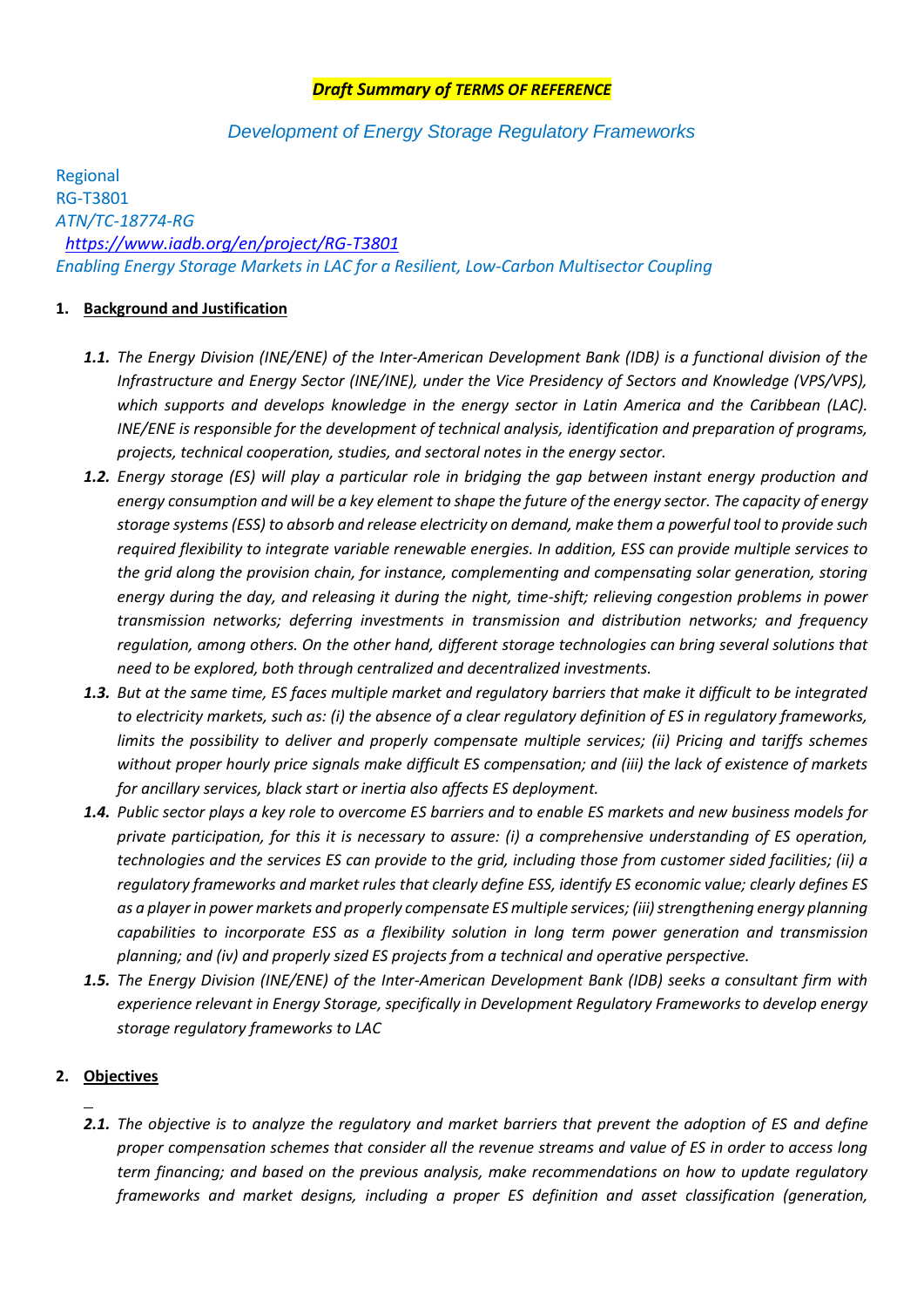*transmission, or independent), to provide an enabling environment to encourage ES participation, greater investment, and power system resilience*

# **3. Scope of Services**

- *3.1. The scope of the services of this consultancy will be:*
	- *a) ESS used by power generation and transmission companies, distribution operators, consumers and other players in the power sector. The analyzes should include ESS of all sizes, including those used by small distributed generation systems.*
	- *b) Based on the studies developed by the bank, international knowledge and best practices about ESS regulation, the consultancy should make an assessment of LAC specificities (including the availability of human resources, the economics, and the institutional and regulatory framework) to propose a guideline for LAC about energy storage regulatory frameworks.*
	- *c) The assessment for Latin America will be carried out from 3 countries to be defined by the IDB, one country with an essentially public system, another country with a public and private system and finally a country with an essentially private system*
	- *d) The guideline proposal should include the main technical, economical, and institutional characteristics. It should consider different institutional arrangements and analyses how this could fit with national endowments.*
	- *e) Propose a guideline for energy storage regulatory frameworks.*

# **4. Key Activities**

# *4.1. ESS regulation models analysis*

- a) Analyze at least three different ESS regulation schemes that have been implemented (three countries cases) in the world.
- b) Based on the current ESS Regulation models in the world, define the main elements that must be part of a successful regulation model, including, methodological, institutional and governance aspects and among others.
- c) Analyze the main operative and commercial regulations that were affected by ESS regulations (i.e. commercial codes, network codes, ancillary services rules, dispatch rules)
- d) Identify the stakeholders, human resources, and institutional resources necessary for the successful regulation models.
- e) Discuss the feasibility and tradeoffs of the different potential arrangements at least three different ESS regulation schemes selected.
- *f)* Workshop with main stakeholders (defined by the IDB) with the results of this activity.
- g) Include feedback received in the workshop in the deliverable of this activity.
- h) Elaborate ESS regulation models full report. This report must include all the analyses and results of 4.1.
- i) Didactic ESS regulation Summary Report: Design a didactic summary report to synthetize the main elements to be considered for ESS regulation implementation.

# *4.2. ESS Business Models Analysis*

- a) Based on the current ESS business models (successful model cases), define the main elements that must be part of a successful business model.
- b) Define the main characteristics that a business model should consider, indicating the minimum elements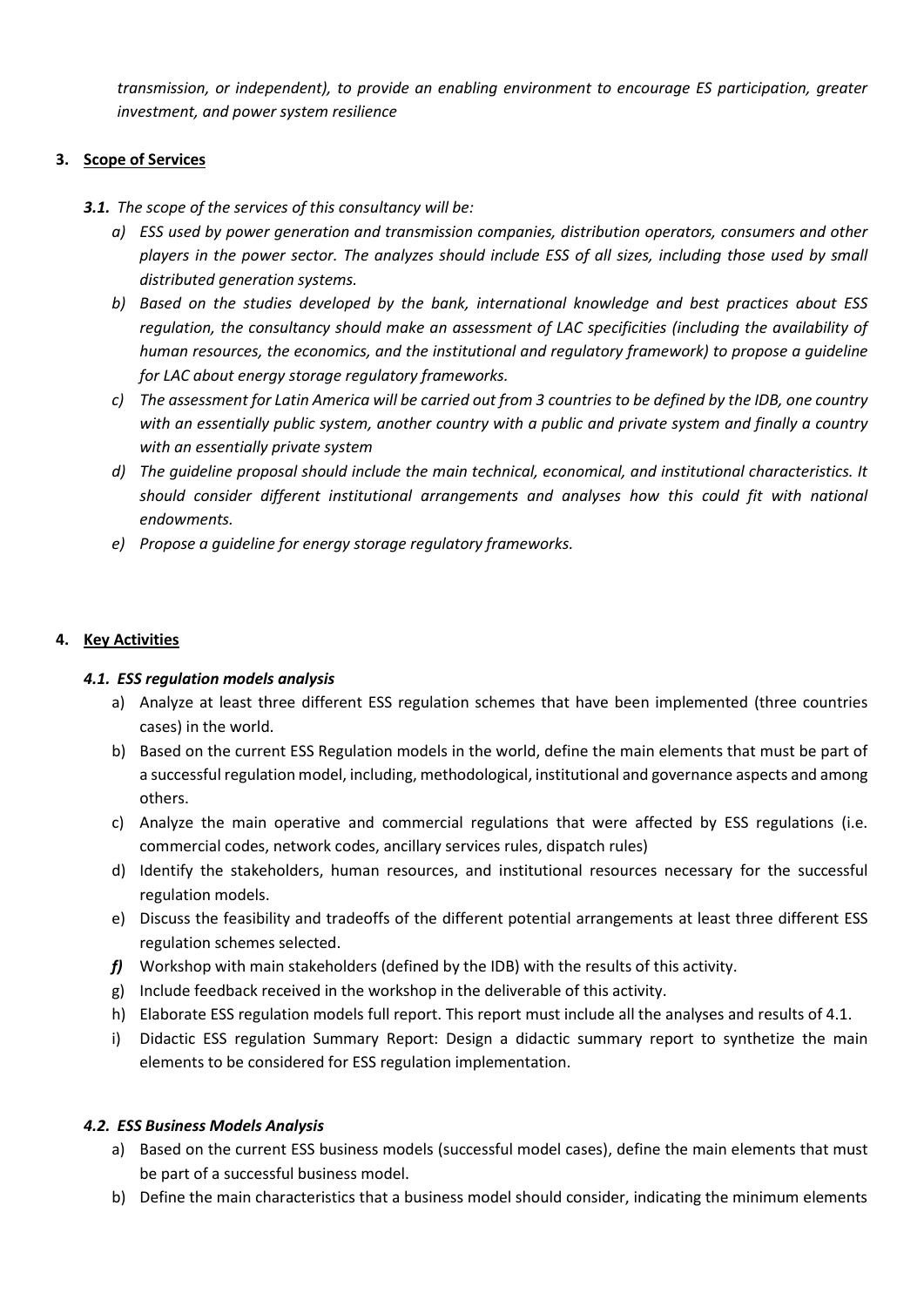that must include, methodological, financial, legal, institutional and governance aspects and among others.

- c) Define the stakeholders, human resources, and institutional resources necessary for the successful business model.
- d) Discuss the feasibility and tradeoffs of the different potential arrangements.
- *e)* Workshop with main stakeholders (defined by the IDB) with the results of this activity.
- f) Include feedback received in the workshop in the deliverable of this activity.
- g) Elaborate ESS business models full report. This report must include all the analyses and results of 4.1.
- h) Didactic ESS business Summary Report: Design a didactic summary report to synthetize the main elements to be considered for ESS business models implementation.

# *4.3. Proposals of potential ESS Regulatory Frameworks for LAC countries*

- a) Propose potential ESS regulation framework to LAC, considering the suggestions obtained in activities 4.1 and 4.2
- b) The ESS regulatory framework proposal should include the requirements, the methodology, the compliance requirement, and the governance to be considered in the regulatory framework. It should also include, how they are going to be handled and what are the verifying mechanisms for compliance. It is also important to discuss what should be carried nationally and regionally (for connected systems).
- c) The regulatory framework proposal should consider and evaluate the different characteristics of LAC countries, i.e. whether the type of electricity generation matrix, current regulation, and specially market structure (single state owned monopoly; competitive markets), market and power system operations.
- d) Include an assessment of the main barriers for the implementation of the framework system determined in the guideline, and recommendations to overcome them considering the existing regulatory tools and the information available in each country of Latin America and Caribbean.
- e) The regulatory framework proposals must differentiate ESS applications (arbitrage, energy shifting; frequency regulation) etc.
- f) Discuss the feasibility and tradeoffs of the different potential arrangements.
- *g)* Workshop with main stakeholders (defined by the IDB) with the results of this activity.
- h) Include feedback received in the workshop in the deliverable of this activity.
- i) Didactic summary report on the regulatory framework proposal, differentiating by market structures, current regulatory frameworks, or other relevant differentiation criteria.

#### *4.4. ESS Regulatory Framework Implementation Guide*

- a) Based on the regulatory frameworks discussed in the 4.3, design an ESS regulatory framework design guide., that allow energy regulators, to design its own ESS regulation that fits its own market scheme and current regulatory framework.
- b) The guide should include at least, but not limited, the next stages: ESS application selection, best ESS framework reference identification and selection; main elements and current norms and regulations to be affected by ESS framework implementation, and final ESS proposal design.
- c) The guide must differentiate ESS applications (arbitrage, energy shifting; frequency regulation) and other relevant classifications.
- d) Participation and presentation in a workshop with the key players of the region (defined by the IDB) for the dissemination of the findings and results of this activity
- e) Include feedback received in the workshop in the final version of the guideline.
- f) Didactic guideline document.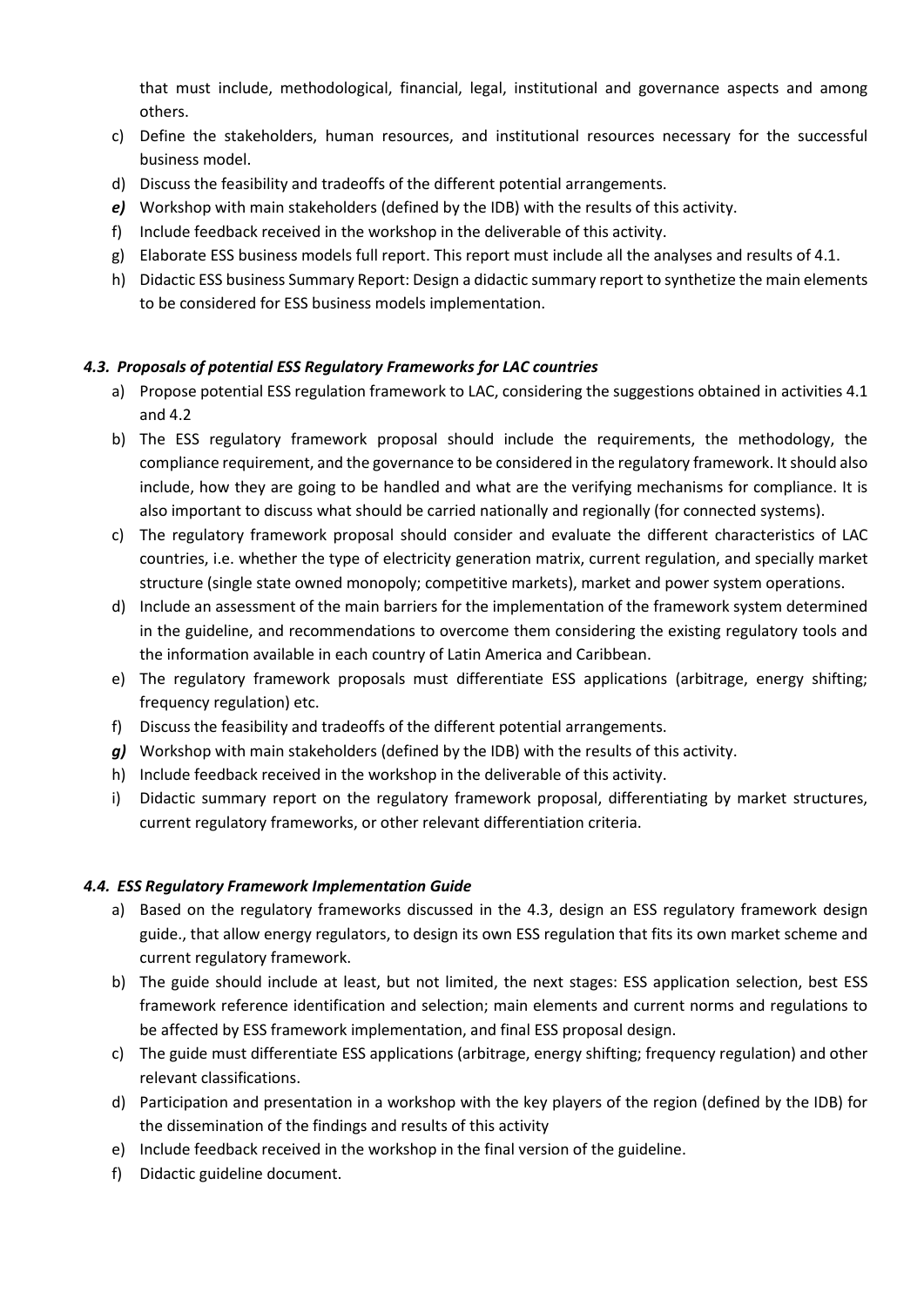# *4.5. Final report and data base and Final presentation*

- a) Final report with the results of the consultancy and main conclusions and recommendations of steps to follow
- b) Database with the mechanisms and institutions for regulatory framework and a visualization in a suitable format for the Energy HUB
- c) Workshop for presenting the results and dissemination of the main finding with the key players of the region (defined by the IDB).

# *4.6. Guide application*

- a) Based on the final version of the guide, analyze the application of it in 3 LAC countries defined by the IDB
- b) The analysis must consider the recommendations of the Guide and present the necessary changes in each country for its application.
- *c)* Workshop with main stakeholders (defined by the IDB) with the results of this activity for each country.
- d) Include feedback received in the workshop in the deliverable of this activity.

# **5. Expected Outcome and Deliverables**

- *5.1. Work plan with schedule and details of activities*
- *5.2. Study of Key elements for regulatory framework in LAC, which included the activities 4.1 and 4.2*
- *5.3. A proposal of potential ESS Regulatory Frameworks and the Guideline proposal, which included the activities 4.3 and 4.4*
- *5.4. Final guideline that included activity 4.5*
- *5.5. A guideline application for 3 LAC countries, that include activity 4.6*

|                                 | Month 1 |  | Month 2 Month 3 Month 4 |  |  | Month 5 Month 6 Month 7 Month 8 Month 9 Month 10 Month 11 Month 12 |  |
|---------------------------------|---------|--|-------------------------|--|--|--------------------------------------------------------------------|--|
| Deliverable 1: Work plan        |         |  |                         |  |  |                                                                    |  |
| Deliverable 2: Study of Key     |         |  |                         |  |  |                                                                    |  |
| elements for regulatory         |         |  |                         |  |  |                                                                    |  |
| framework in LAC, which         |         |  |                         |  |  |                                                                    |  |
| included the activities 4.1 and |         |  |                         |  |  |                                                                    |  |
| 4.2                             |         |  |                         |  |  |                                                                    |  |
| Deliverable 3: A proposal of    |         |  |                         |  |  |                                                                    |  |
| potential ESS Regulatory        |         |  |                         |  |  |                                                                    |  |
| Frameworks Proposals and        |         |  |                         |  |  |                                                                    |  |
| the Guideline proposal, which   |         |  |                         |  |  |                                                                    |  |
| included the activities 4.3 and |         |  |                         |  |  |                                                                    |  |
| 4.4                             |         |  |                         |  |  |                                                                    |  |
| Deliverable 4: Final guideline  |         |  |                         |  |  |                                                                    |  |
| that included activity 4.5      |         |  |                         |  |  |                                                                    |  |
| Deliverable 5: A guideline      |         |  |                         |  |  |                                                                    |  |
| application for 3 LAC           |         |  |                         |  |  |                                                                    |  |
| countries, that include         |         |  |                         |  |  |                                                                    |  |
| activity 4.6                    |         |  |                         |  |  |                                                                    |  |

# **6. Project Schedule and Milestones**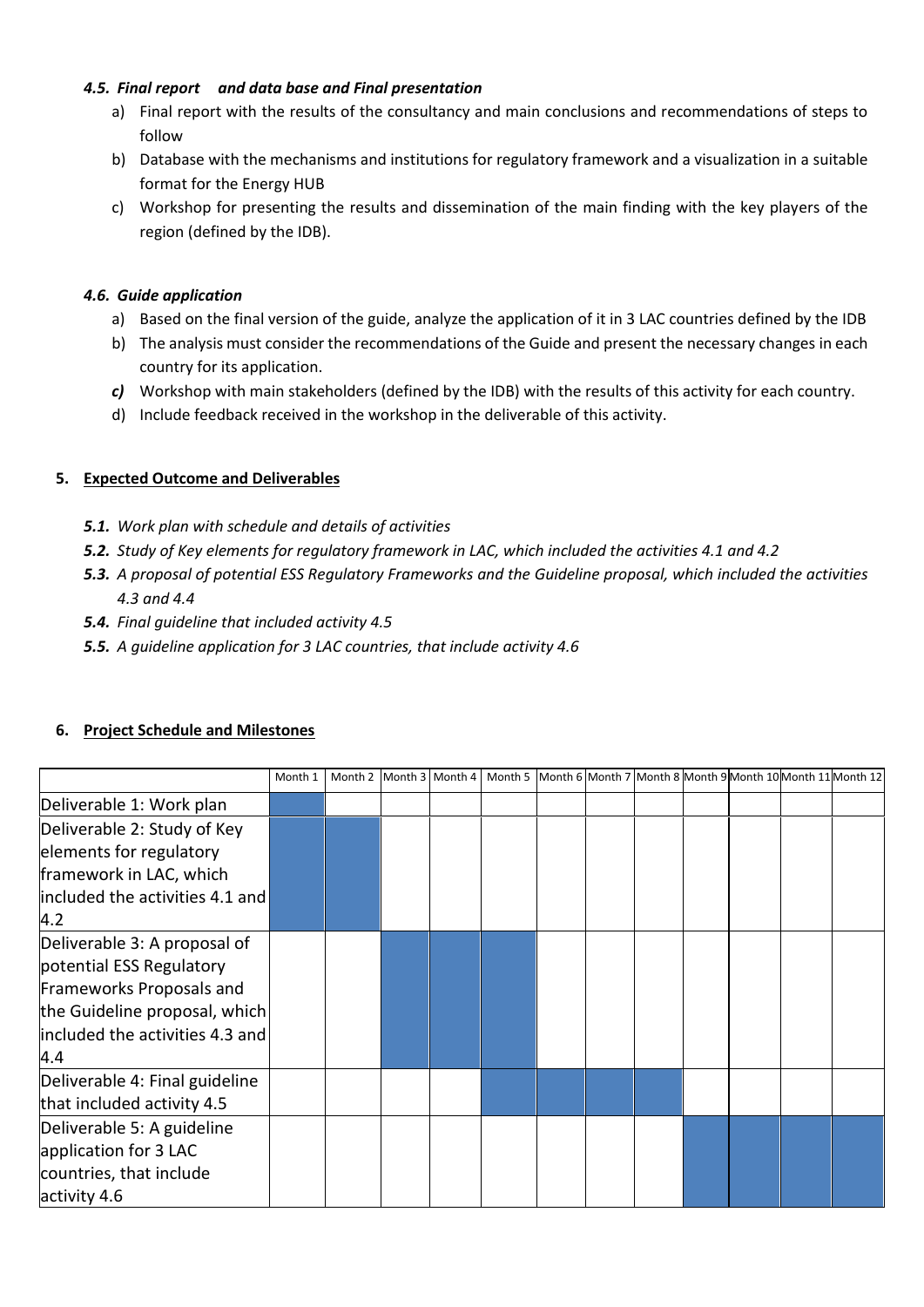# **7. Reporting Requirements**

- *7.1. All reports must be submitted in Word, in Spanish and English, in an editable file, including annexes, spreadsheets, and other required material.*
- *7.2. All deliverables will be accompanied by an internal presentation to the Bank. Presentations will be in Spanish and English.*
- *7.3. All reports will be confidential.*
- *7.4. The final version of deliverable 5.4 must have in English, Spanish and Portuguese.*
- *7.5. All summary reports and guides must be didactic using tables, illustrative graphs to ensure an easy understanding.*

# **8. Acceptance Criteria**

- *8.1. The products will be accepted for payment once they have the written approval of the IDB team.*
- *8.2. Partial products or products that are not accepted will not be paid*

# **9. Other Requirements**

- *9.1. Work Team: The consultancy must present a minimum work team in its proposal, considering the following specialties:*
	- *a) Project Manager. Degree in engineering, economics, or related areas, with specialization, master's or doctorate in related areas. At least 15 years of general experience, 10 years of experience specifies the development of technical and economic feasibility studies for the energy sector, with fluent Spanish language. Relevant experience in the power sector. Experience in Latin America and the Caribbean is desirable.*
	- *b) Specialist in the Power sector. Degree in engineering or related areas, with a master's or doctorate in power system planning, power sector or related subjects. With specific experience of at least eight (8) years in the power sector. Experience in Latin America and the Caribbean and fluency in Spanish language is desirable.*
	- *c) Specialist in Energy Storage: Degree in engineering or related areas, with a master's or doctorate in energy planning, energy economics or related subjects. With specific experience of at least eight (8) years in energy storage systems in the power sector, with fluent Spanish language. Experience in Latin America and the Caribbean is desirable*
	- *d) Regulatory Specialist: Degree in law or economics or related areas with a master's degree or doctorate in law, economic regulation or in subjects related to the object of the consultancy. General experience in advising the energy sector and specific experience of at least eight (8) years in regulatory advice in the energy sector and in participation in the structuring and implementation of public policies, with command of the Spanish language. Experience in Latin America and Caribbean.*
- *9.2.* **Confidentiality**: All information shared with the consultancy will be considered confidential. The consultancy may not disclose to third parties any product of this consultancy, without the express consent of the IDB, in writing.